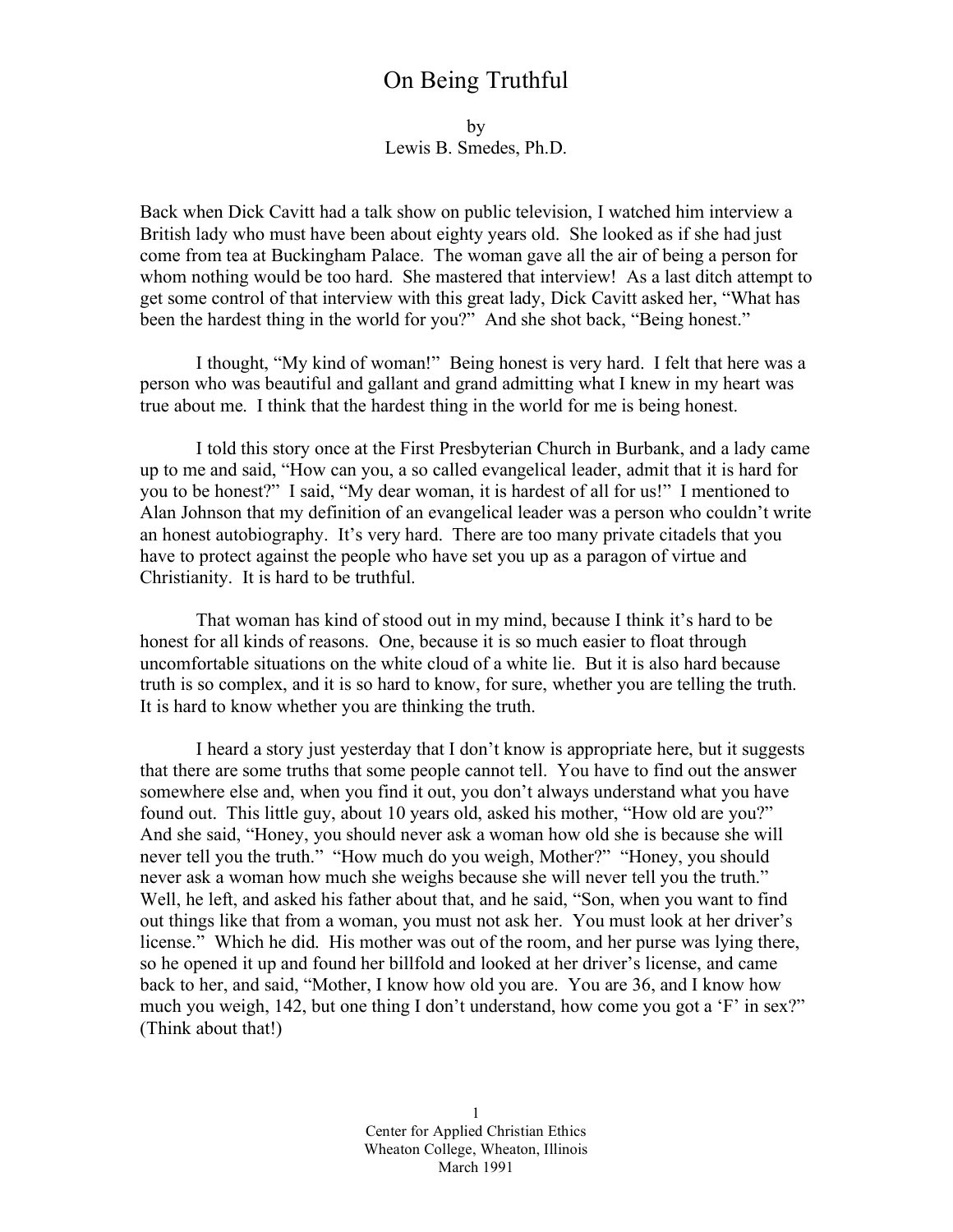So it's hard to know whether you have the truth, and it's hard to know when to tell the truth and when not to tell the truth. But what I want to talk about is "Being Truthful." That's not the same thing as having the truth. Having the truth is fairly easy. All you have to do is have the right parents, or the right teachers, or the right preachers, hang around libraries a lot, listen to the right talk shows. Having the truth isn't that hard—important—but not all that hard.

What is really hard is "being truthful." Truthfulness is a thing that you've got to work at. Have you ever noticed that in the Bible integrity is never listed as a gift? There are all kinds of spiritual gifts, but with integrity, you and God have to work it out on your own. If you get to heaven and God says, "How come you were such a liar?" and you say, "I didn't have the gift of integrity," I don't think God will understand that. But it is so hard. If I have the gift of all gifts to give to you, I think it would be the gift of integrity. It would be the gift of having the hutzpah that the Psalmist had in Psalm 26, "Vindicate me, O Lord." He's looking at the Almighty, eyeball to eyeball, and says, "Vindicate me, O Lord, I've walked in my integrity." I like that phrase, "I have walked in my integrity," because it suggests that it is a journey, and none of us have arrived yet. If anybody ever comes to you and says, "I am a person of integrity," I recommend a second opinion. Integrity is something we're still working towards, not something any of us has achieved. So let's talk about it.

I think that being a truthful person has three faces. One is existing truthfully, another is thinking truthfully, and a third is speaking truthfully. I'd like you to think about all three of those with me for just a little while, but especially about speaking truthfully.

## **EXISTING TRUTHFULLY**

**God's Truthfulness: His Consistency.** When I think about God and God's truthfulness, what I think about first of all is his consistency, the consistency between what he says he is and what he does. What he says he is he revealed to Moses at the burning bush when he captivated the interest of this poor chap by the strangeness of a burning hunk of chaparral. He told Moses that he wanted to begin his romance with his family again, and Moses was to be his point man. And Moses said, "But you've been on a leave of absence for four hundred years. Nobody knows who you are. Who are you? What's your name?" And you remember that God uses a name, the remnants of which are four Hebrew consonants. Remember the Hebrews did not have vowels. There were those four Hebrew consonants, and the people who translated them into English were kind of philosophically orientated, so they said that that name was "I AM WHO I AM." Remember that?

I used to hear a Sunday School teacher talk about that with great unction, and we were supposed to be in awe of that "I Am the Great I Am, I Am Who I Am." When I took Philosophy 301, I learned that meant that God had his existence and his essence in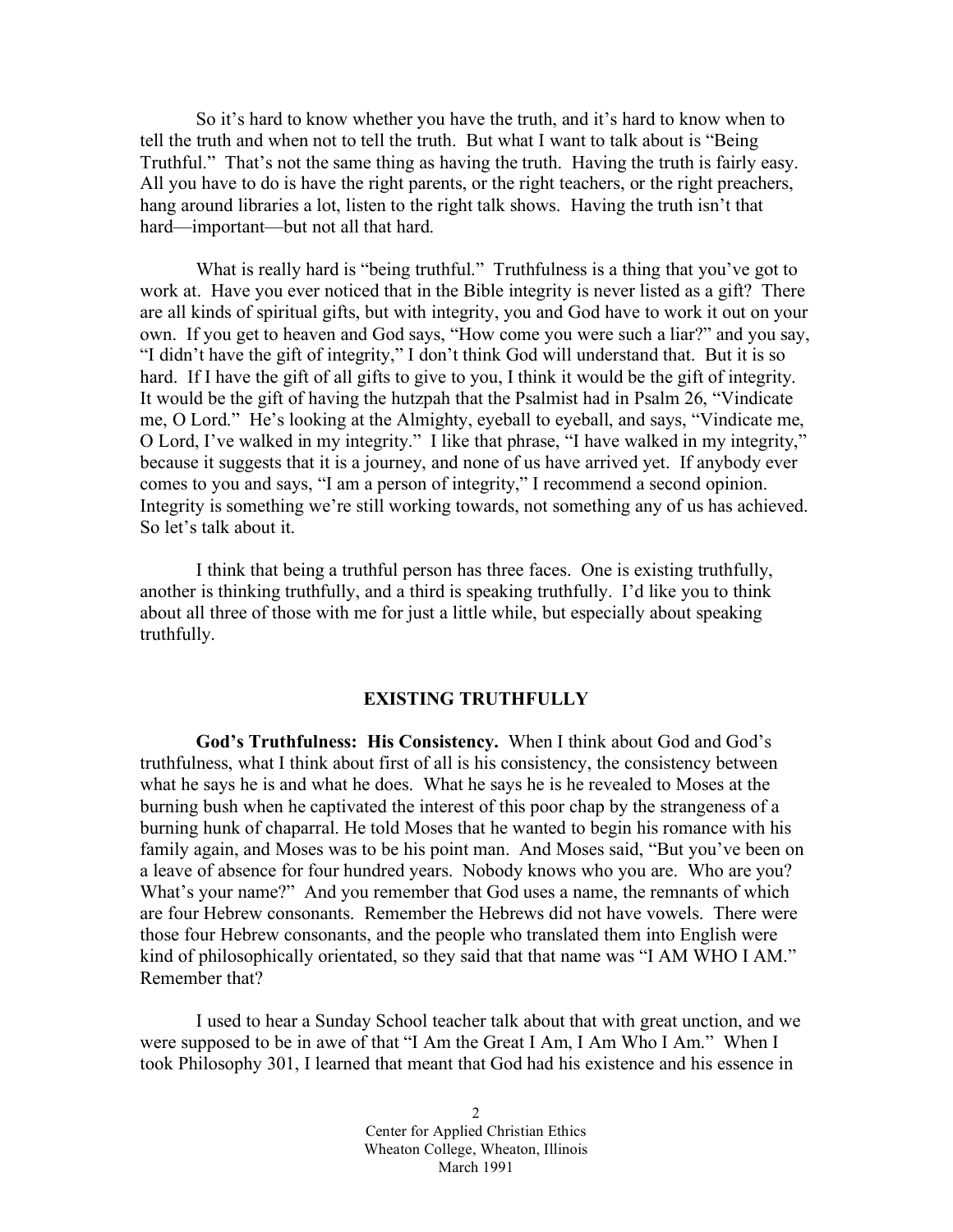one indivisible moment. I thought that was terrific. But Moses hadn't taken Philosophy 301. He wasn't asking that type of question. Anyway, when I heard people talking about "I Am Who I Am" with awe and wonder, I thought about Popeye. Isn't that terrible. You remember that song, "Popeye, I am who I am," and that is how those things struck me then.

The question that Moses was interested in, and the question that those hod carriers in Egypt were interested in, was not being and existence. It was this, presence and absence. "You have been gone so long we don't know who you are any more, and now you plop back into our lives, how do we know you'll be here again tomorrow?" That was the question. When God said his name, I do not believe that he said simply, "I Am Who I Am." I believe, with John Courtney Murray and others, that what he said was, "I am the one who will be there with you." The question of the Bible about God always was, "Is he here? Will he be here tomorrow?" Christ Immanuel, he is here. In the eschatological vision of the world to come, the essence of it is, "We will be his people, and God will be with us." The question of God's truthfulness is the question of whether he will be who he says he was. And I think that is the question of integrity with us.

**Consistency and Being Truthful**. Consistency is a complicated matter. But I think that there are different dimensions of consistency. If I just check them off, it might tell you what I mean. There is kind of a **latera**l consistency, that is to say, if you can be depended upon to be basically the same person tomorrow that you are today. That's con cy, and there's integrity to that. There is also an **inner** consistency, a consistency such that what you are outside is what you intend to be, that there is no pretending to be what you do not intend to be. Here you have the essence of hypocrisy, Ananias and Sapphira, apostates disguising themselves as apostles, Satan disguising himself as an angel of light, Milli Vanilli, and anybody else who pretends to be what he does not, or she does not, intend to be.

There is a difference, though, between pretending to be what you do not intend to be, and pretending to be what you are not yet but what you do intend to be. C.S. Lewis has made, I think, a very perspective remark about how it takes a moral sleuthhound to see the difference between pretending to be what you are not, but pretending to be what you intend to become. And then there is that wonderful movement from pretending to becoming what you are. It is a kind of creative hypocrisy, that leads you from pretending to be what you do intend to be but are not yet. But by pretending you create the catalyst for becoming.

There is also a **relational** consistency. To be the kind of person who dares to make and cares enough to keep a commitment so that someone who hears you speak those mere words, "I'll be there," knows that you will be there because you are consistent with your commitments.

Then there's a **moral** consistency. Living a life in which there is a steady line between your moral sense of what you ought to do and ought to be and what you try to be and try to do. Consistency. You see, it's a matter of intention always, isn't it? That is to say, to be a truthful person doesn't mean that you have to achieve perfect con cy, but you have to intend it at least.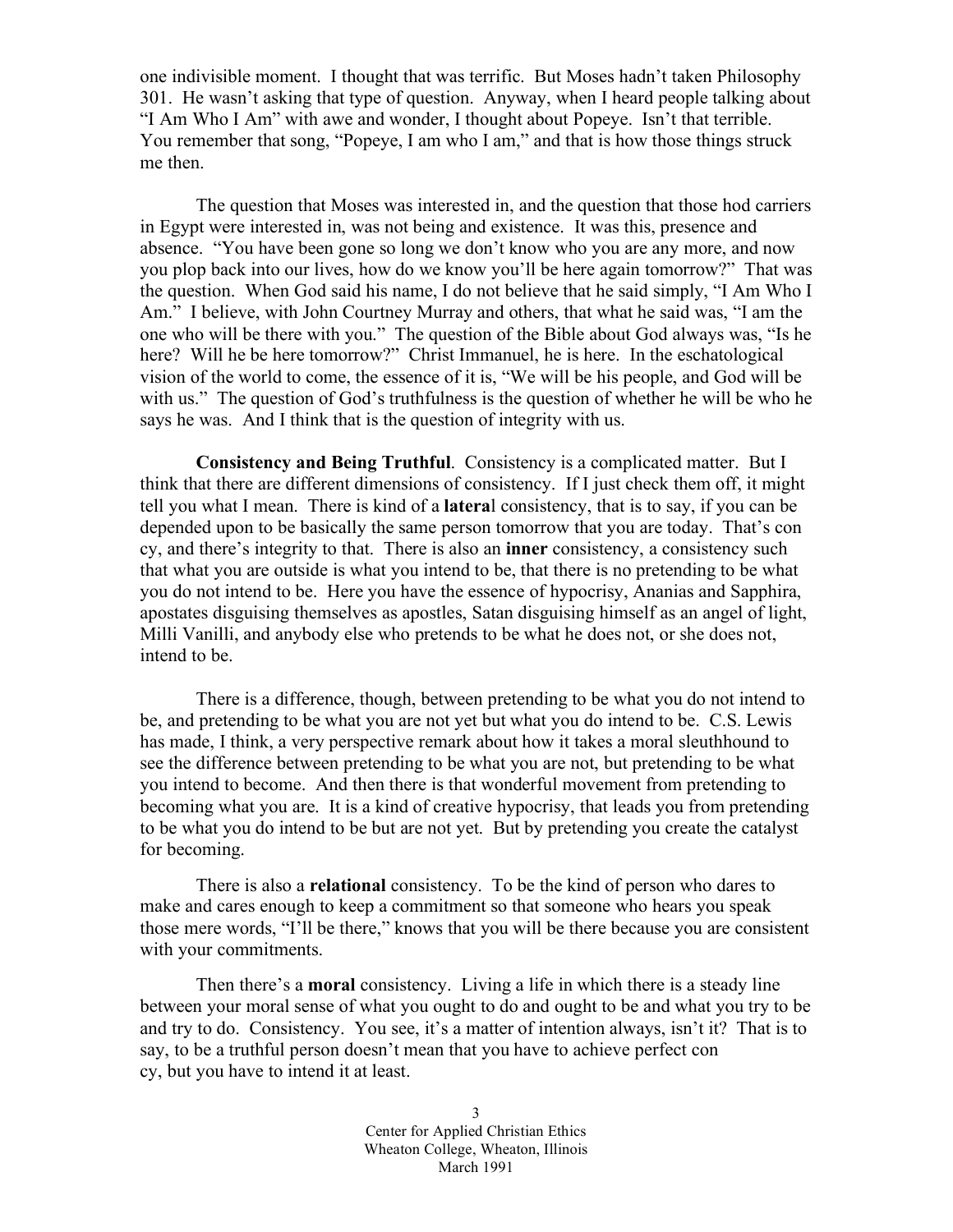## **THINKING TRUTHFULLY**

**Self Deception.** Let's think now about thinking truthfully. Here again, we're talking intention. To think truthfully is to intend to let reality shape your thinking so that your consciousness is not corrupted by self-deceit.

I know a story about Huck Finn. Down at the riverside, there is a barge collision, a bad accident. He's telling a woman about it, a white woman, who asks him, "Did anybody get hurt down there?" He said, "No ma'am, nobody got hurt down there, just a couple of niggers got killed." "Oh," she said, "that's good, a person could get hurt in an accident like that." What's going on? What's going on is the corruption of her consciousness. She does not intend to know what she really knows. She refuses to see what she really sees.

There was a guy who taught theology at what was, at that time, America's premier theological institution, who was living a bizarre, illicit, crazy, wild sex life, including seducing students and all sorts of other stuff. Very shortly after he died, his widow wrote his biography telling all about this stuff. A few years later, I talked to the president of that institution, who had just become the former president of that institution, I said, "Didn't you guys know?" You know what he said? He said, "We knew, but we refused to know." When we refuse to see the truth in front of our eyes, to hear the truth that's being shouted at us, refuse to know what we really know, we have corrupted our consciousness.

Now there's something very sneaky and subtle about this process. What is sneaky about it is that, on the face of it, nobody intends to deceive herself. I don't think anybody gets up in the morning and says, "I think I'll lie to my wife." No, I'm sorry, I think a lot of people could get up in the morning and say, "I think I will lie to my prof today," or, "I think I'll lie to the Dean today," or, "I think I will lie to my roommate today." But does anybody get up in the morning and say; "I think I will lie to myself today?" And yet, at some instant point, there is, I believe, an intention to deceive ourselves, a refusal to know what we know.

This is what St. Paul says about unbelievers in Romans 1, "They know God, but they refuse to know him." He doesn't say, "Too bad they don't know God, too bad they are so stupid, it's too bad they can't see, too bad they are blind." What he says is, "God is in front of their faces, they know him, and they refuse to know him." This happens all the time.

In the 1930s, if anything was clear at all, it was the intention of Adolf Hitler. The reasonable **London Times** said, "Hitler is a reasonable man," and the parliament of Great Britain and the two prime ministers of Great Britain preceding Winston Churchill said, "Hitler is a man of peace."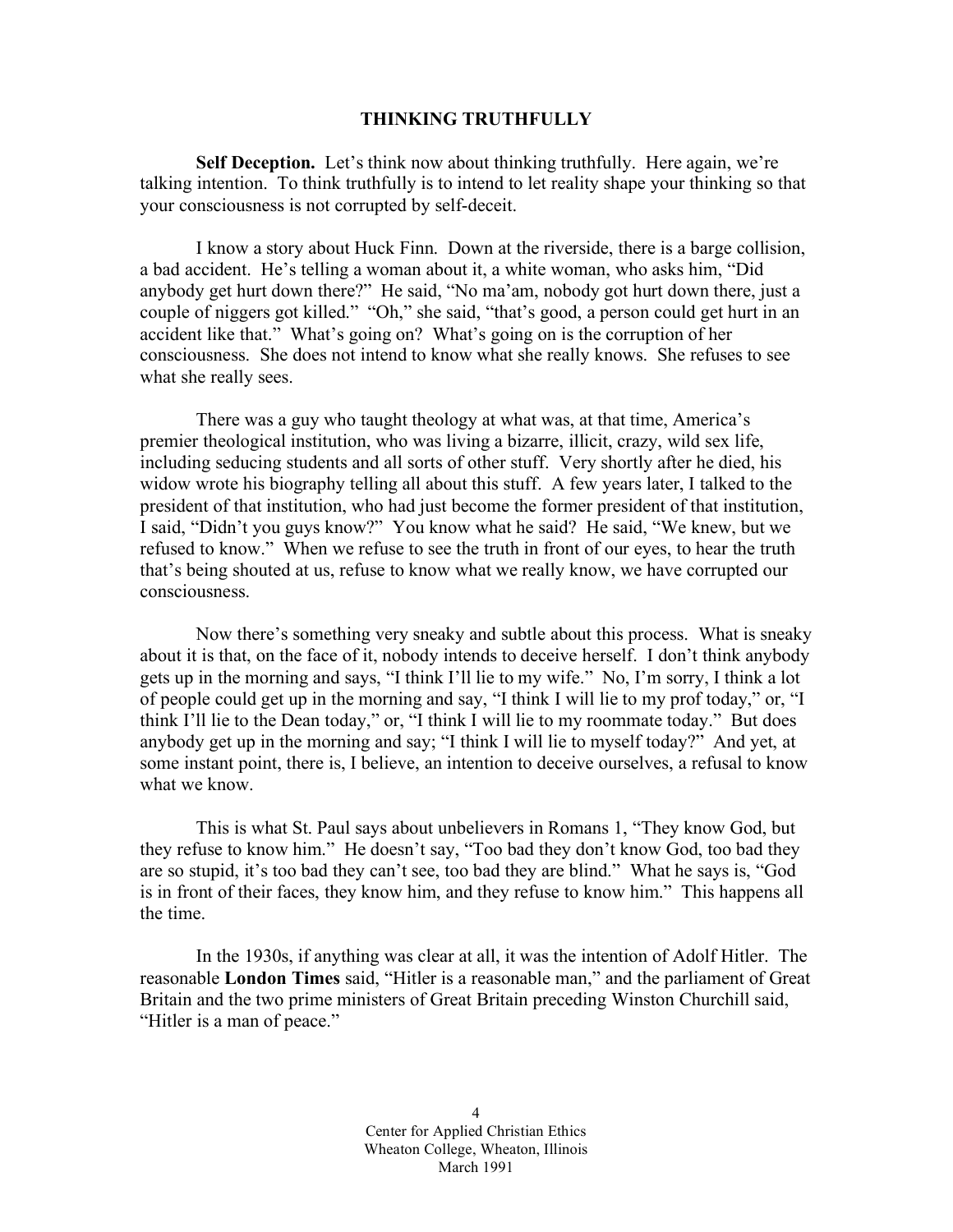If you want to think about self-deception, read Albert Speer's memoirs. Albert Speer was Hitler's favorite. After the war, he asked himself, "How could I have lived this kind of life?" His only answer was, "Once I committed myself to this leader, I refused to ask questions, I refused to investigate. Now that I look back on it, I see that that whole Nazi clique lived in an insulated globe of self-deception."

I wonder if we Americans are doing this today? We are so wild, so ecstatic at having won a war that nobody really was fighting except us. We know that we killed an awful lot of innocent people, an awful lot of Iraqi children and women and soldiers who never wanted to be soldiers. We may say, "But it was necessary to do that less evil thing." But who wants to think about it? Who talks about it? I think that the terror we brought on that country is something that we know, but we don't want to know. We do it all the time. Religious people do it.

**Discernment.** I find an interesting relation between the corrupt consciousness and lack of discernment. I've been more and more impressed lately with the importance of the faculty of discernment to St. Paul. Philippians 1:9, "I pray that love may be added to your understanding and discernment." Why? So that you can recognize, that is to say appropriate, a more excellent way to live.

Discernment is simply the power to see what's going on around you. It is to have a nose for reality, to see the details that a coarser person might miss. Discernment is to see the differences between things, to recognize the difference between something that's really new and something that's just bizarre, between something that is important and something that can be put off until tomorrow. It is to see the differences between things, and the links between things. It is to see two things that appear to be different, but you, a discerning person, can see that there are similarities between them such that at the core the same issue is joined between them.

A discerning person sees beneath the surface of things, sees the hurt beneath the shrill yell, sees the wound behind the smile, sees the maneuvering agenda behind the external agenda of people. Now it takes something to see those things, to be a discerning person.

Is it true that if you don't have discernment, if you are a clod that doesn't notice the little things that make the big difference, who doesn't see that tempests really do blow in teacups sometimes, that mountains really form in mole hills, if you don't see what is going on around you, is it true that that's just an accident?

If you come to judgment day, and God says this time, "How come you were such a clod? You never noticed the cry of pain in your friend who was just mumbling. You never noticed what was really going on. How come you were such a clod?" And if you said, "Lord, I didn't have the gift of discernment." I think the Lord will say to you and to me, "Yes, you did. I gave you the faculty. You just didn't exercise it. You were only half awake most of the time. You didn't listen to people. You didn't trust your own intuition sometimes. You didn't care enough to know. That's why you didn't see.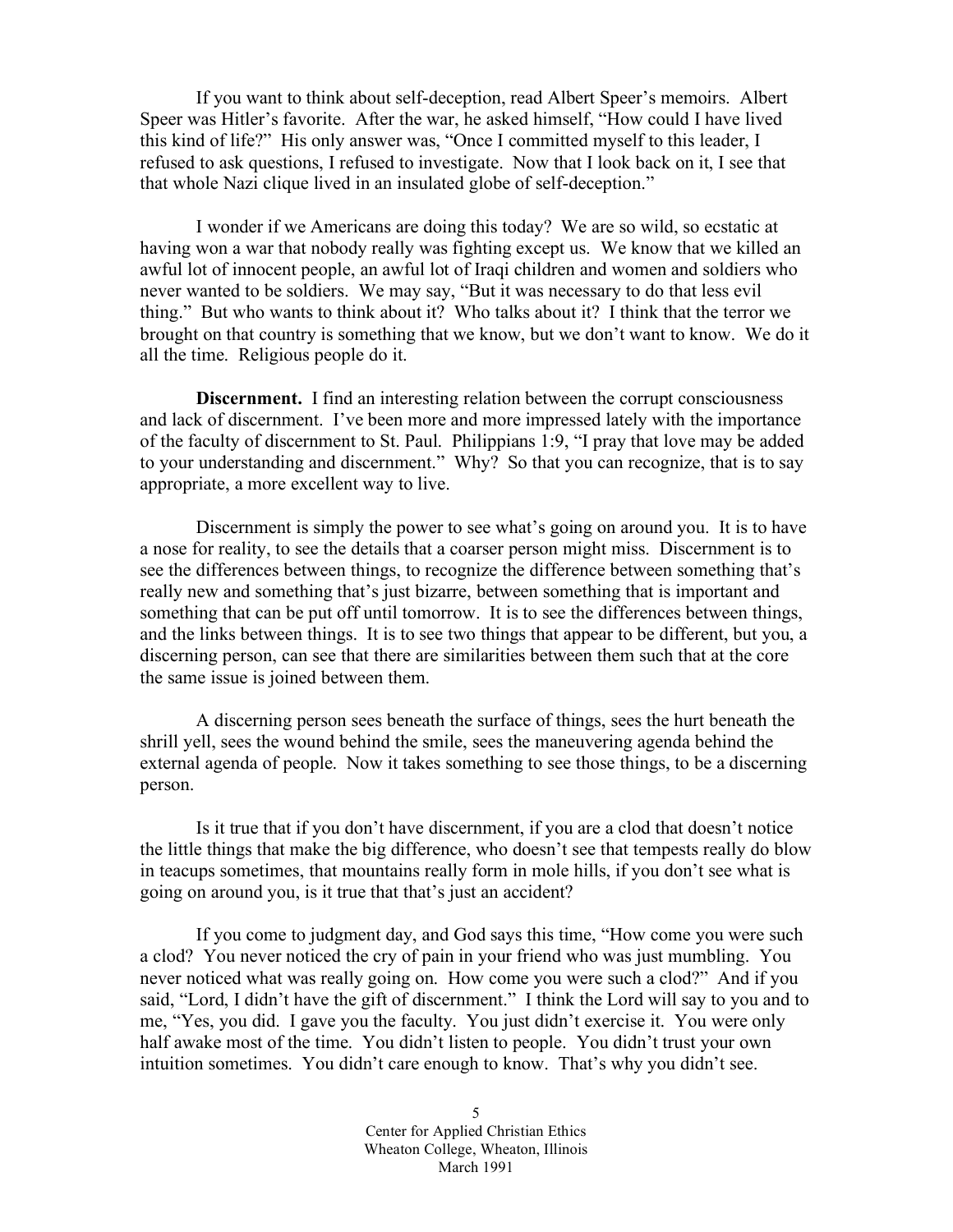That's why you didn't know. You were too lazy, too self-interested. You didn't love reality enough to know it." So your failure to see is a moral question just as your corrupted consciousness is a moral failure.

Discernment is so important to the subject that this conference is dealing with. Being a truthful person isn't just being a person who is willing to tell the truth. A truthful person, who is a discerning person, is a person who knows which truth to tell, when to tell it, how to tell it, and to whom to tell it. St. Paul said, "Speak the truth in love," and, I think centuries before that, Aristotle gave kind of a commentary on that when he said, "Not only speak the truth, but speak the right truth, at the right time, in the right way, to the right person." And to know the right truth, the right time, the right way, you need to know what's really going on. You need to develop discernment.

So you can corrupt your consciousness by refusing to know what is in front of your eyes. You can also fail to be a discerning person because you don't will strongly enough, lovingly enough, to know what's really going on. A person who corrupts her consciousness and is too lazy to be a discerning person is a person who fails to be truthful because she or he does not think truthfully. Now let us talk about telling the truth.

# **TELLING THE TRUTH**

Telling the truth, like thinking the truth and being the truth, is primarily a matter of intention. Being a truthful teller is to be a person who has the intention not to deceive. The minimal duty of truth telling, I think, comes down to this, when you communicate, have the intention that your listener will know what is on your mind and in your heart. Speaking the truth is far more subtle than just speaking the truth, because you can tell the truth with an intention to deceive.

You have all read, I'm sure, The Yearling, Mark Rawling's great novel. At least we read it in the ninth grade. I thought it was staple diet in schools. Maybe it is, and maybe it isn't. In any case, where Penny Baxter lived, the men got together on Saturday morning in a store. They sat around a pot-bellied stove and traded stories about hunting bear, and they bragged about their dogs. They bragged about their dogs, everybody knew they were bragging about their dogs and everybody knew that they were lying about their dogs, so it didn't count. They didn't really intend to deceive with their lying, right? It's like everyone understood that that was the name of the game.

Now Penny Baxter had a dog that he wanted to get rid of, a no-good bear dog. So he showed up on a Saturday morning, and he says, "That bear dog of mine ain't worth a good plug of tobaccy, sorriest bear dog I ever foller'd. I sure would like to get shucked of that bear dog of mine." And his friend Lem Billings said, "Hey, what's going on here? Never hear'd of no one run his dog down that a'way, some thing fishy is going on here, I want that dog!" So he showed up at Penny Baxter's the next morning with a rifle, and says, "I want to trade you this rifle for that dog." And Penny Baxter says, "You don't want that dog, I told you that was a no-good dog, ain't worth a good plug of tobaccy, I told ya that." Lem Billings said, "You take this rifle for that dog, or by gum, I'm gonna come and steal your dog." Trade made.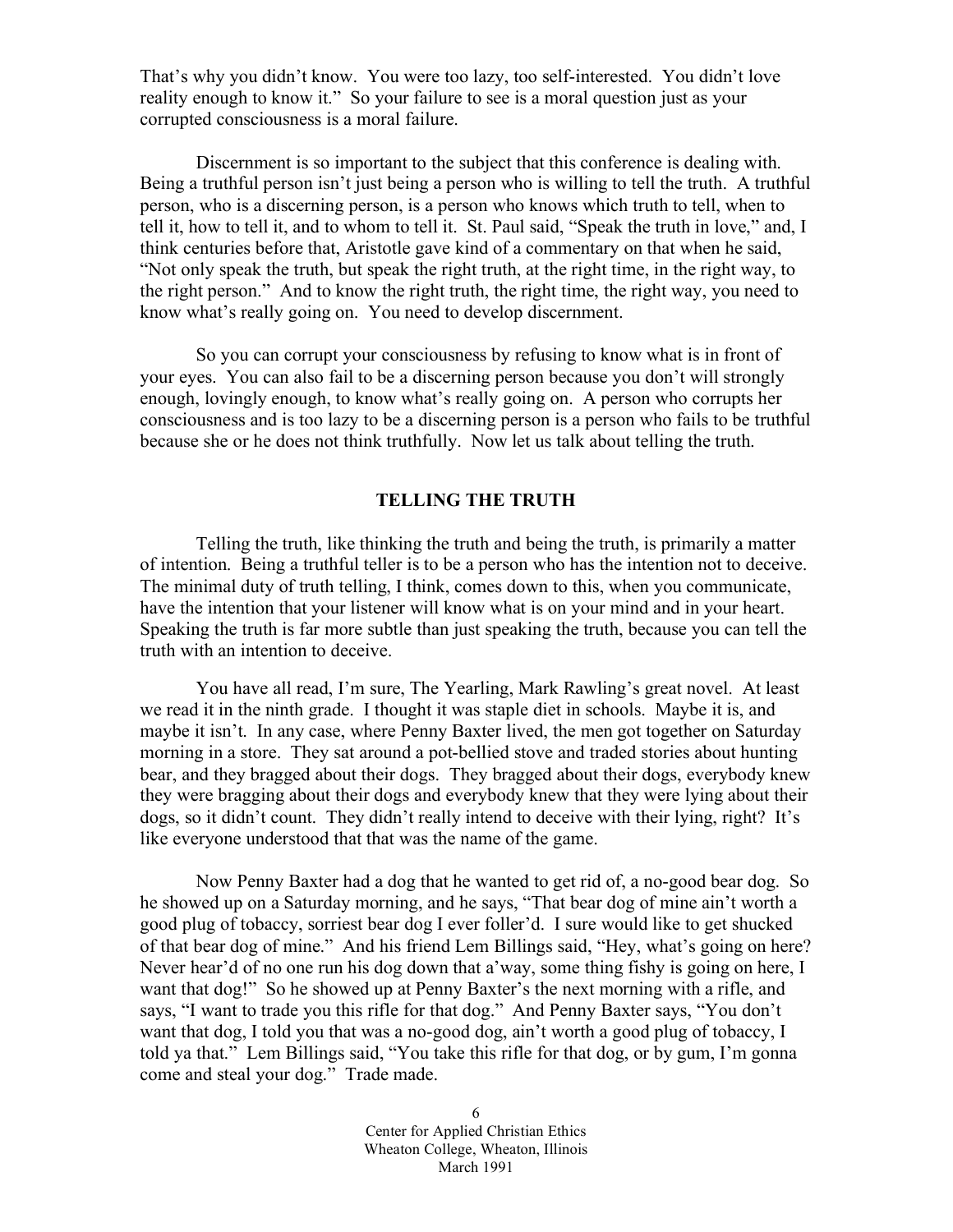Next day, Penny Baxter's conscience began to bother him. His son said to him, "Shucks, Pa, you told him the truth." Penny said, "Yes, son, I told him the truth. My words were straight, but my intention was as crooked as the Oklahawa River." So the intention not to deceive the listener is our minmal duty in truth telling.

**The Importance of Telling the Truth**. Now I want to ask this question. What's the big deal? Why is telling the truth so important? I may be wrong about this, but in my view, the primary reason why telling the truth is important is not the importance of truth. I believe that the importance of telling the truth has to do with people, not with truth. I don't believe that the bedrock reason why we are obligated to tell the truth has to do with the sacredness of truth. Some philosophers and theologians have held this. Immanuel Kant believed that to lie is to violate the law of rationality, consistency. That is why he thought it would be better to tell the truth, even if it threatened the life of a friend, than not to tell the truth. The death of rationality is worse than the death of a friend.

Theologians have felt the same way. God is truth, God is sacred, therefore truth is sacred, therefore you have to tell the truth. I believe that deception is bad because it hurts people, not because it violates truth. I do think deception is bad because it violates truth, but I don't think that that's the principal reason. When St. Paul says, "Speak the truth to one another." Is it because truth is sacred? No. "Speak the truth to one another." Why? Because "you are members one of another." You need to speak the truth. We need to speak the truth to each other, because there is no life but life in community, as Elliot said. There is no community without trust, and there is no trust without the implicit understanding that we intend to speak truthfully to each other.

What was wrong with Ananias and Sapphira? Was it that they violated the sacredness of truth? No, they violated the community. Why does the eighth commandment say, "Don't lie"? It's because in those ancient courtrooms all that they had to go on was the understanding that people spoke the truth. They had no computers, they had no fingerprints, they had no scientific detection, they had no way of investigating the truth in any scientific way. Everything depended upon the judge's ability to assume that we spoke truthfully to each other.

Community is held together by truth. Imagine a community—just imagine! —a community in which everybody expects leaders to lie wherever a lie serves them, when teachers are expected to pretend to know what they don't know, when religious leaders are expected to be hypocritical, when the media is expected to distort the truth, when salespersons are expected to misrepresent their products, when spouses are expected to cheat. In such an environment, no community is possible. You can have a legal framework, a structure held together by laws and law enforcement, but you would have no community because you would have no trust. "Speak the truth one to another because you are members one of another."

Another reason that truth is important for people is that other people have a right to truthfulness when they must make responsible decisions about the thing that you're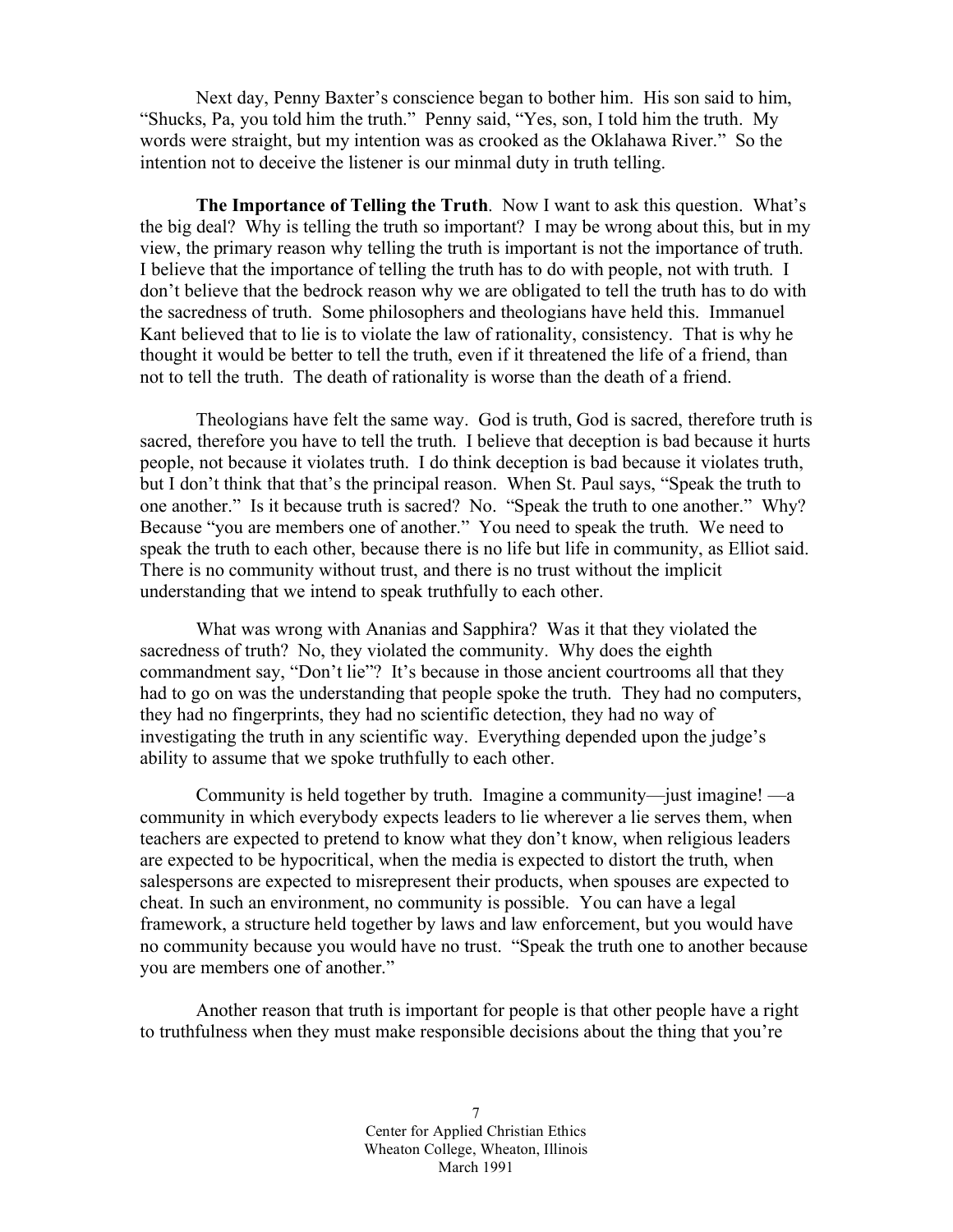communicating about. When people need to make responsible decisions about what you are talking about, they have a right to truth. If they have a right to truth, you have an obligation to give it to them.

Hence the deepest rationale for why truthfulness is so important lies in the human need for community and in the human right to make responsible decisions.

**Secrecy and Disclosure of Truth.** But I'm talking at this point about the right not to be deceived. I'm not talking about the right to know. I don't think anybody has an absolute right to know everything that he or she wants to know, and therefore, I don't think anybody has an obligation to tell anybody whatever it is they want to know. There's a lot of stuff about you that I have no right to know and you have no obligation to tell me. How do we know when a person has a right to our truth?

I have to pause here to make sure you understand where I am. I'm not now talking about the right not to be deceived. We could talk about that, we could talk about when it might be okay to deceive somebody. But, for now, I just want to know when I am obligated to tell you what you want to know and when I have a right to keep my mouth shut. I don't know how we can gauge the moment when somebody standing before us has the right to our truth and we have an obligation to tell, unless we develop the gift, the power, the faculty of discernment. How can I know when you have the right to my truth unless I know what's really going on in the situation that we are sharing and what's going on with you. Discernment is everything.

I do want to pursue, for a moment, some abstract guidelines for recognizing which truth to tell and which truth to keep concealed. I'm going to tack to the left and tack to the right, cover my tracks, allow exceptions to every rule, and then to insist on exceptions to the exceptions. In the end, it will come down to this. Keep your eyes open, keep your ears open, and keep your heart tuned to reality, and God will give you the ability to recognize the moment when to speak and when to be quiet. Or as Kenny Rogers used to sing, "You gotta know when to hold 'em, you gotta know when to fold 'em, you gotta know when to walk away." How do you know when to walk away?

**First**, we should tell the truth that people have a right to know. What kind of truths do people have a right to know? Well I'll mention one; people have a right to know what they need to know in order to make a responsible decision about the specific matter that I am talking about. If I need to make a responsible decision about whether to buy your used Toyota, I have a right to know the truth that you know about that Toyota. If I need to make a decision about the political life of my community, and you are a political leader who is going to determine the future of my community, I have the right to know the truth from you. Justice calls for a person's rights being honored, and I think this is one case where you have a right to know.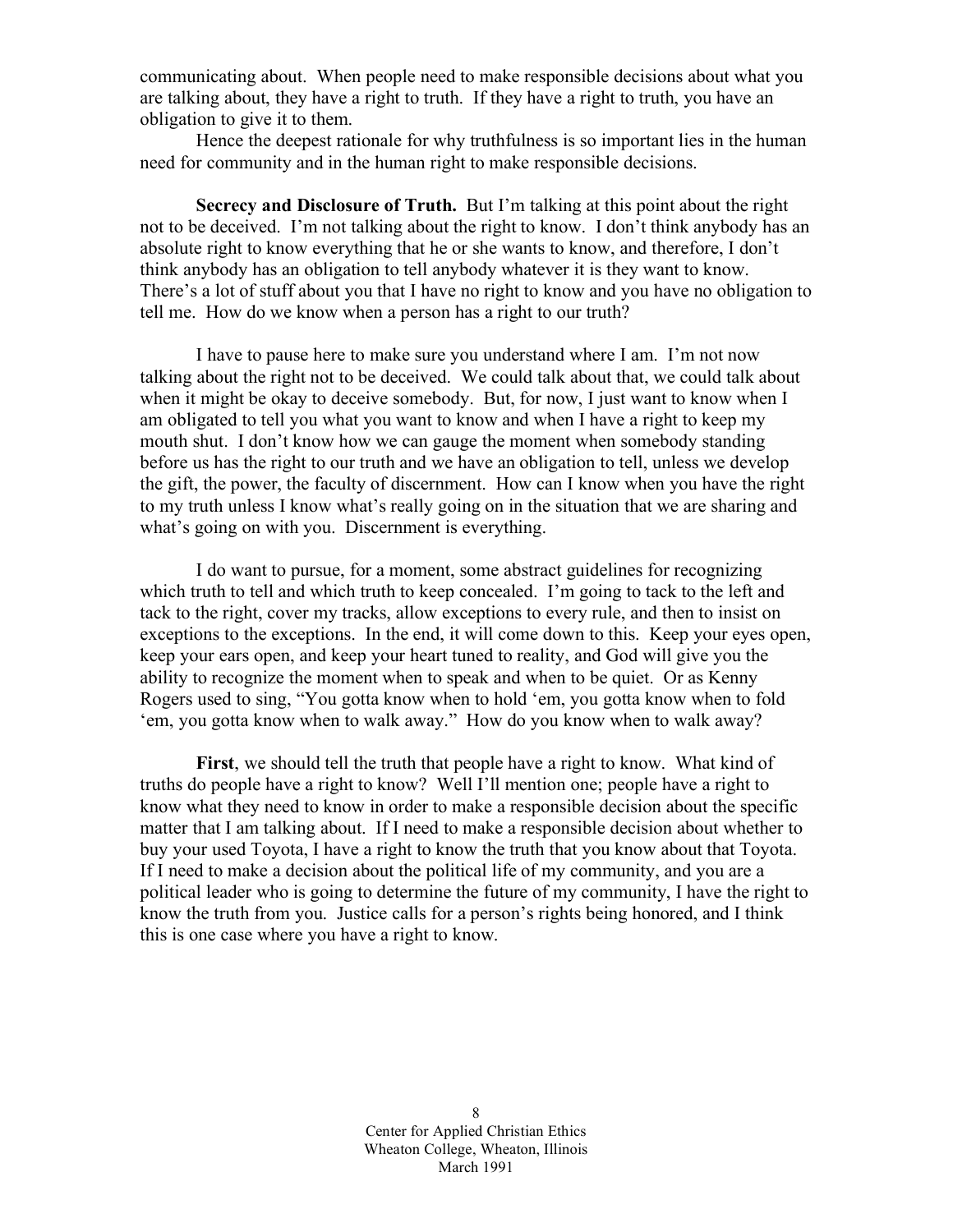**Secondly**, people have a right to know truth that affects them in a covenanted relationship, which is defined by honesty. If you are my therapist and I am your patient, I have the right to know the truth from you about matters that deal with me in this relationship with you. My wife has a right to know truth from me, which affects this covenanted relationship. This does not mean she has the right to every truth.

I heard something yesterday about somebody, which I covenanted not to tell anybody, and my wife has no right to that truth, and I'm not going to tell her. But I remember one time, some years ago, when our kids were young, something bad happened to one of our kids, and I knew about it, she didn't, and I didn't tell her. And she asked me, "Why didn't you tell me?" I said, "Honey, I knew it would just hurt you." And she became very angry, she said, "You let me decide how much hurt I can stand." This was a truth that affected our covenanted relationship, and she had a right to know it even if it was painful.

The same is generally true of a government to its people. I have a covenanted relationship with my government; therefore my government has an obligation to tell me the truth I need to know to make responsible decisions pertinent to my life as a citizen in this community.

**Thirdly**, people have a right to know the truth on which their basic well-being depends. This is not quite as hard and crystal clear as the other reasons are, but I think of St. Paul saying, "Woe is me if I don't preach the gospel." Why? Because there was at least a truth concerning the salvation of human beings that people have a right to know because it was God's will for them to be saved. A child has a right to know she is loved by her parents, and a parent therefore has an obligation to let the child know in a kaleidoscopic variety of ways that she is loved because she has a right to know that.

Now obviously, these are less than absolute rights. These are what philosophers or lawyers call prima facia rights, that is, they are normally your right to know, but circumstances may present sufficient reason for the speaker to decide that it is something she should conceal.

**When It is Right to Not Tell the Truth**. So I ask now, flipping the page, how do you know when you have reached the moment when you should not tell the truth? Again, if you do not see what is going on, and hear what is going on, and feel what is going on, and intuit what is going on around you, these abstractions are not going to do you much good, but try them.

**First**, I think I have a right to conceal my truth from you when to reveal it to you would run the risk of violence to others. Hence it is right for the military to keep some secrets if to reveal them would jeopardize men and women on the battlefield, or it would be right for me to conceal an unsavory remark that if people knew about it, you would be discriminated against.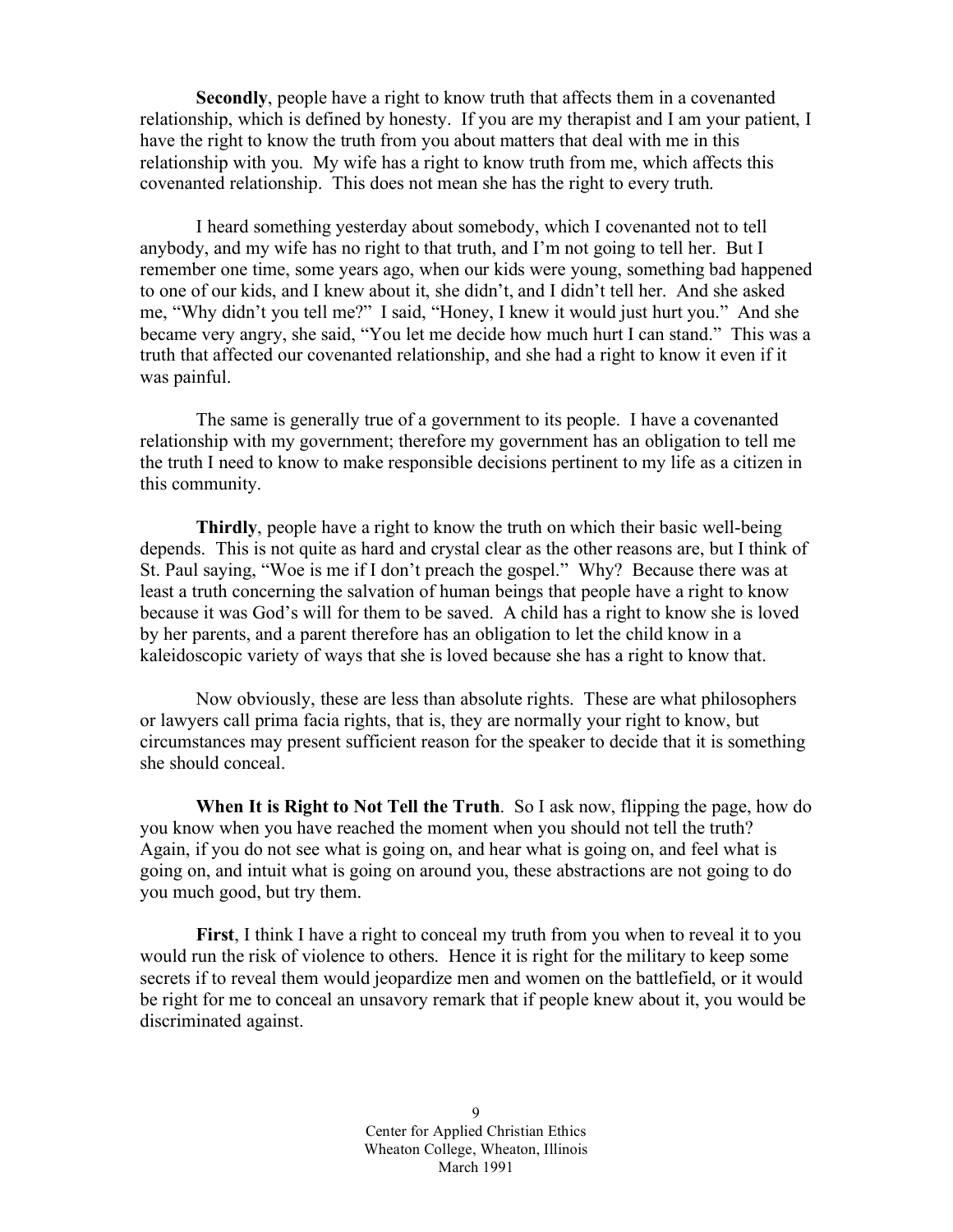I have, in the **second** place, a right to conceal my truth from you even when you want it, when to reveal the truth would violate a confidence. It is interesting that the very relationships that within them demand openness, demand that outside of them there is concealment and confidentiality. I have an obligation to tell my patient the truth. But precisely because we have that kind of covenanted relationship together, I must tell it to nobody else! I must conceal it even when somebody else asks.

**Thirdly**, I have a right to conceal the truth from you that I have promised another person not to tell. This can get you into difficulties sometime. I once knew a secret, I still know it, about a friend of mine. I promised him I would never tell, and I assumed that I would go to my death without that secret being known.

I have another friend, who is a friend of both of us, who has a blunt way of asking questions. Who said to me one time, out of the blue, "Is it true that 'X' is?" I thought, "How am I going to get out of this? If I say I don't know, I'll be lying." Right? "If I say it is none of your business, he will know the answer." I told the truth. I wish to God I never did. Because in telling the truth to the person who asked it, I was assuming that a person has the right to the truth simply because he asks. I forgot that it was a demand of truth to the person to whom I promised that I not reveal that. If the only way for me to keep my promise to the first person was to lie, I think God would have blessed my lie. I don't know whether it was the only way. I didn't have the wit at the time to find a way out of it. I didn't have the wit to find a way, a devious, sneaky way to get out of that, so that at the end I could say, "I kept my promise and I didn't lie." But, to this day, I haven't been able to think of a way I could have done that. I would have been involved in deception somehow. So I told the truth, and I wish I hadn't.

**Fourthly**, I have a right to conceal my truth when telling my truth violates my privacy. I have been thinking a lot—well not a lot, but a little bit anyway lately—about the mystery of our need for privacy. There is a core of ourselves that we set up boundaries around, such that we reveal it only in a trusted relationship. And if you simply invade that mansion of my privacy, I am undone in a deep and grievous and painful way. This is why the government does not have a right to all the truth about me. And I find it very interesting, historically, that the governments that are best at concealing their truth from people are the governments that won't allow their people to have any secrets. The first way a government can break down a people is to take away their secrets, take away their privacy.

So I have a right not to tell you my truth if my truth is likely to hurt innocent people, if my truth is a truth I learned in a confidential relationship, if my truth is a truth I promised not to tell, or if my truth is something that violates my privacy. These are four very strong reasons for having the right not to tell the truth.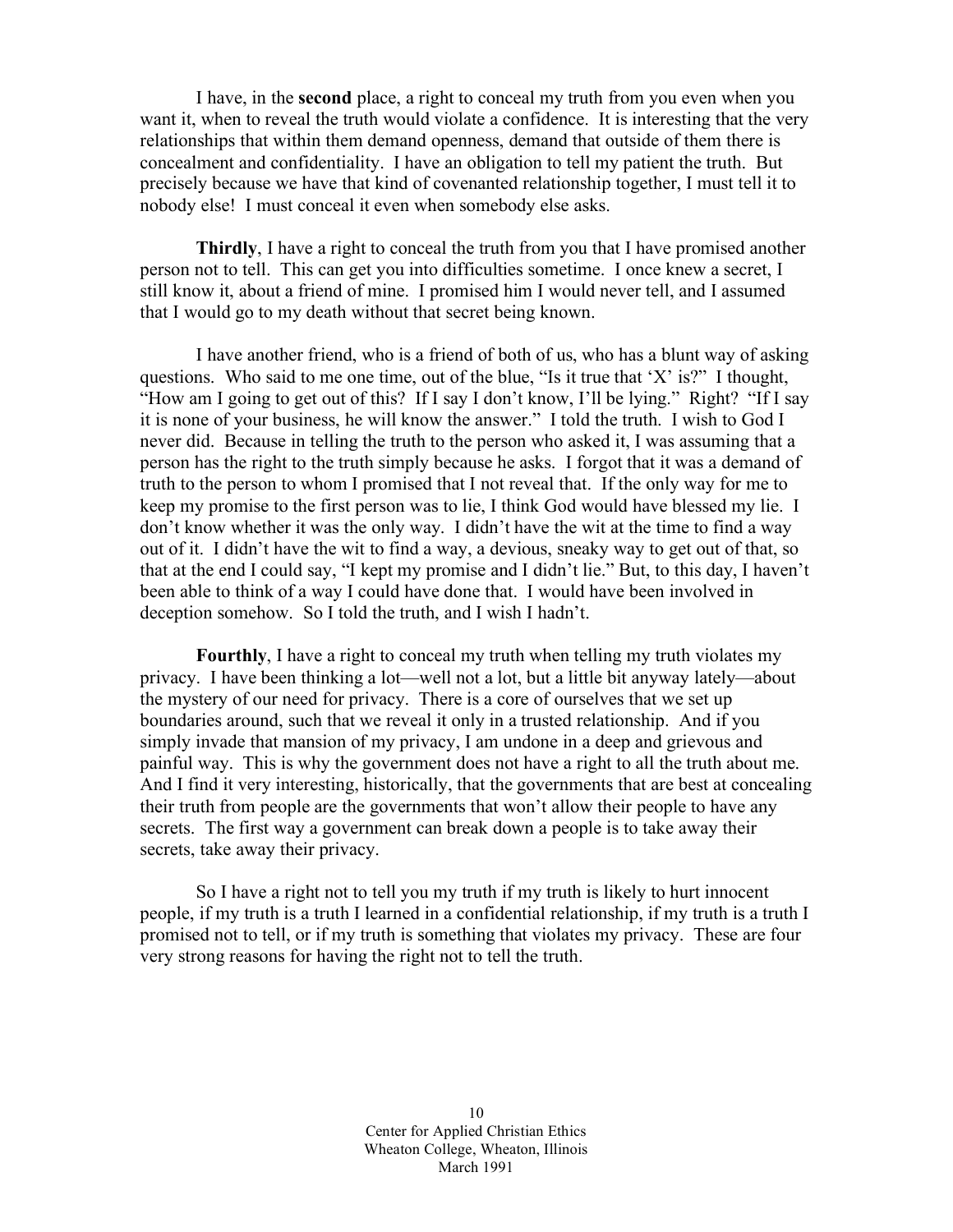**When We Must Tell Truth We Normally Have the Right to Conceal.** I have another question. I have asked, "What's the right truth to tell?" And I've asked, "What's the right truth to conceal?" And now I want to ask, "When are we obligated to reveal truth that we normally have a right to conceal?" (Are you following me, are you with me?) When am I obligated to reveal the truth that normally I would say, "I don't have to tell you! Because I have a right to conceal it"?

**First**, I think we have an obligation to reveal truths that we are normally permitted to conceal when my confidentiality causes serious risk to innocent people. Supposing I am a therapist or a doctor and you are my client, and I learn from you that you have AIDS and that you intend to marry a woman without telling her that you have AIDS. I think I may be obligated to reveal even that confidential truth. I may be wrong, but it strikes me as being a time.

**Secondly**, when to conceal the truth in order to protect people is actually a deception in order to protect me. People with corrupt consciousness in high places deceive themselves very easily into believing that they are protecting the confidentiality of their high office when in fact they are only covering up their covert corruption. We are obligated to tell the truth which we normally are permitted to conceal when we are actually trying to cover up our own selves.

**Thirdly**, let's take the thing I said a little while ago, you don't have to tell what you promised not to tell. I think you do have to tell, even what you promised not to tell, when not to tell it could lead to great injury. Here is a real story, someone's experience that was told to me recently. This guy is a counselor. A young man calls from somewhere, and the young man threatens to do himself great harm. From the experience of counseling, the counselor takes that very seriously, that he is likely to do himself great harm. Now the young man says, "I will tell where I am if you will promise not to tell anybody." And he promises, and he tells. A very shaky situation, but I think he did right.